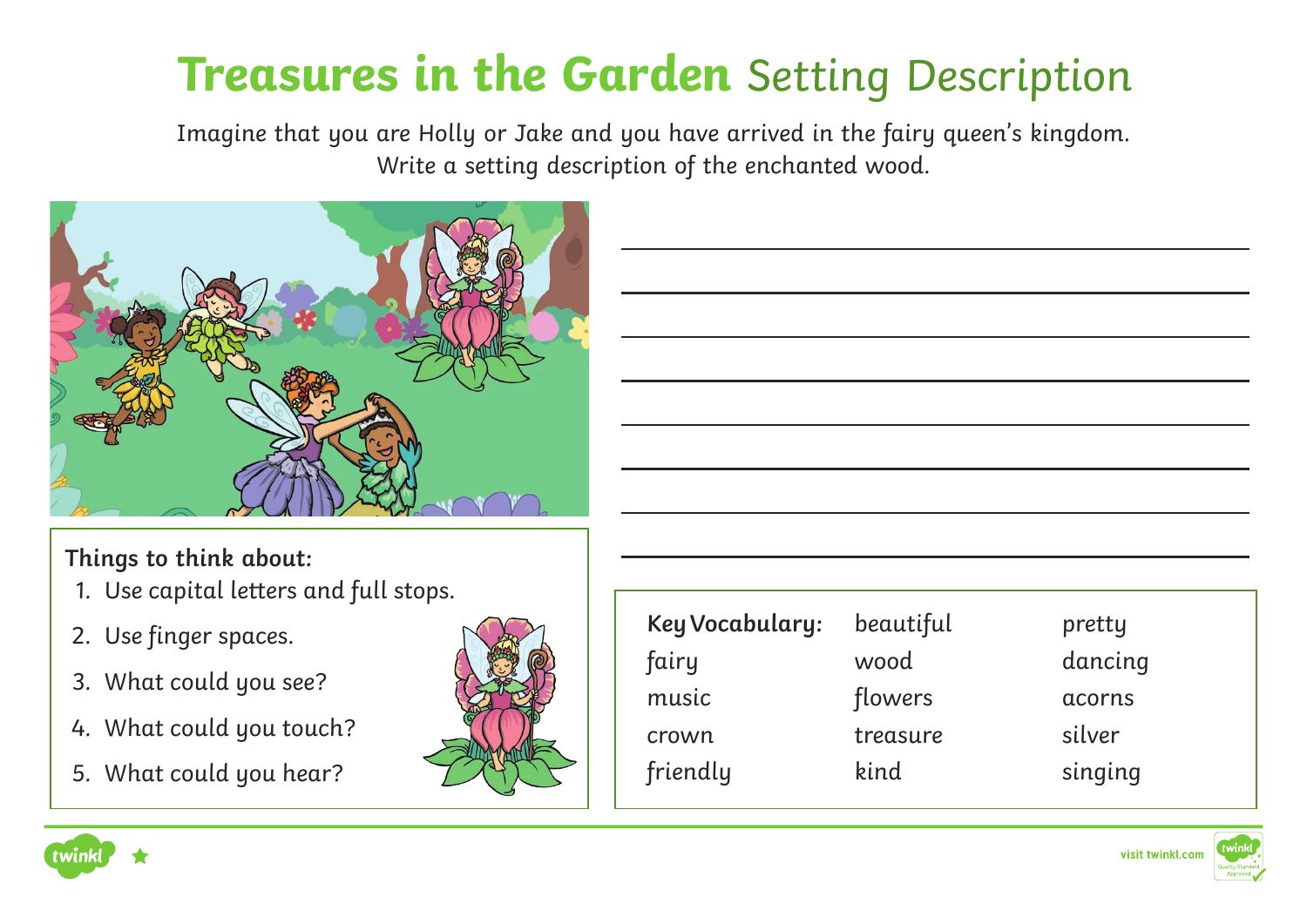## **Treasures in the Garden** Setting Description

Imagine that you are Holly or Jake and you have arrived in the fairy queen's kingdom. Write a setting description of the enchanted wood.



**Things to think about:** Use capital letters and full stops.

Use exciting adjectives to describe what you could see, hear and touch.

Describe a fairy in detail.



| Key Vocabulary:<br>fairies | peaceful              | flowers             |
|----------------------------|-----------------------|---------------------|
| treasure                   | glittering            | graceful            |
| twinkling<br>joyful        | enchanted<br>precious | blooms<br>beautiful |